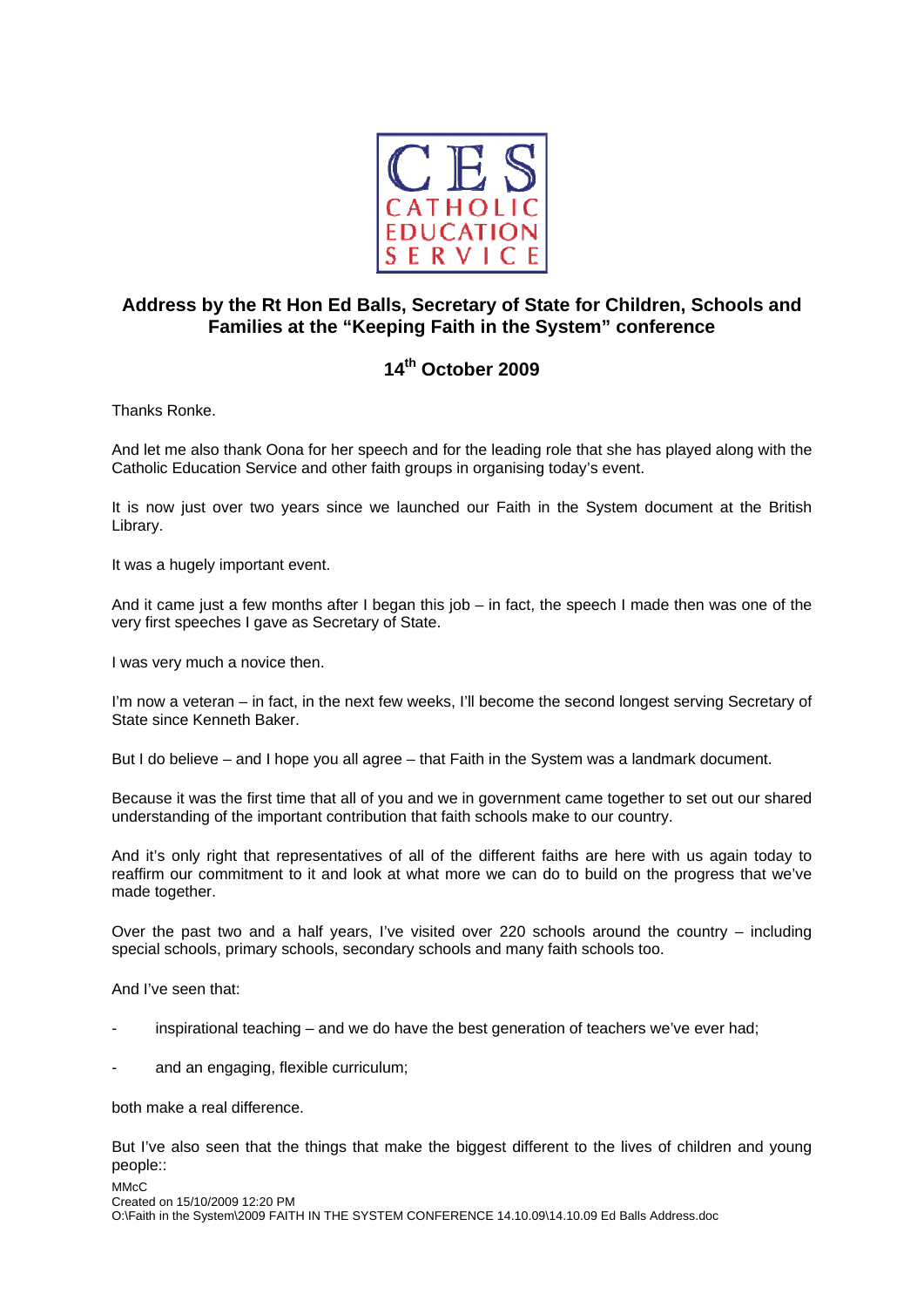- excellent leadership from head teachers, leadership teams and school governors;
- strong parental engagement and being at the heart of the community;
- a focus on the progress of every child;

and a culture of high aspirations based on a belief that every child has the potential to succeed and no barrier should be allowed to hold back the progress of any child.

These are all qualities and characteristics that are we often find in our faith schools.

It would be impossible for me to mention all the great examples I've seen.

But I will mention a few examples.

The first is a school in my constituency – St John the Baptist Catholic Primary.

And it is a school that is well known for its success, which is put down to the value that it places on every child in the school and the way that it puts their wellbeing above everything else.

There's also another school just down the road – Stanley St Peters CE Primary – that I visited last year.

I attended a special assembly for the retiring head teacher who had done so much to drive improvement – and then we visited the co-located children's centre so it really was the central hub for the families and the local community.

I had the pleasure of opening Yavneh College in Hertfordshire with the Chief Rabbi last year.

It was an amazing visit because thousands of pupils, parents, staff and members of the local community turned up for the opening – and they'd done so because they were deeply committed to high quality education.

And having visited the site earlier this year, I know there will be similar passion and commitment at the JCOSS school in Barnet when it opens next September.

I visited a Catholic secondary school in Norwich – Notre Dame High School – which is actually the only Catholic secondary school in Norfolk.

It was actually the school my mum went to when she was young.

And the most striking thing there wasn't how committed the staff there were to their local community;

nor was it the science partnership that the school had struck with the University of East Anglia;

it was meeting the school council and hearing how proud they were of their excellent results and also hearing them talking about all of the things they were doing to be good citizens.

But none of these are exceptional faith school stories.

Over the past decade, faith schools have consistently achieved excellent results:

at Key Stage 2, 87% of faith school pupils now reach Level 4 in English compared to 81% of pupils nationally;

MM<sub>c</sub>C

Created on 15/10/2009 12:20 PM

O:\Faith in the System\2009 FAITH IN THE SYSTEM CONFERENCE 14.10.09\14.10.09 Ed Balls Address.doc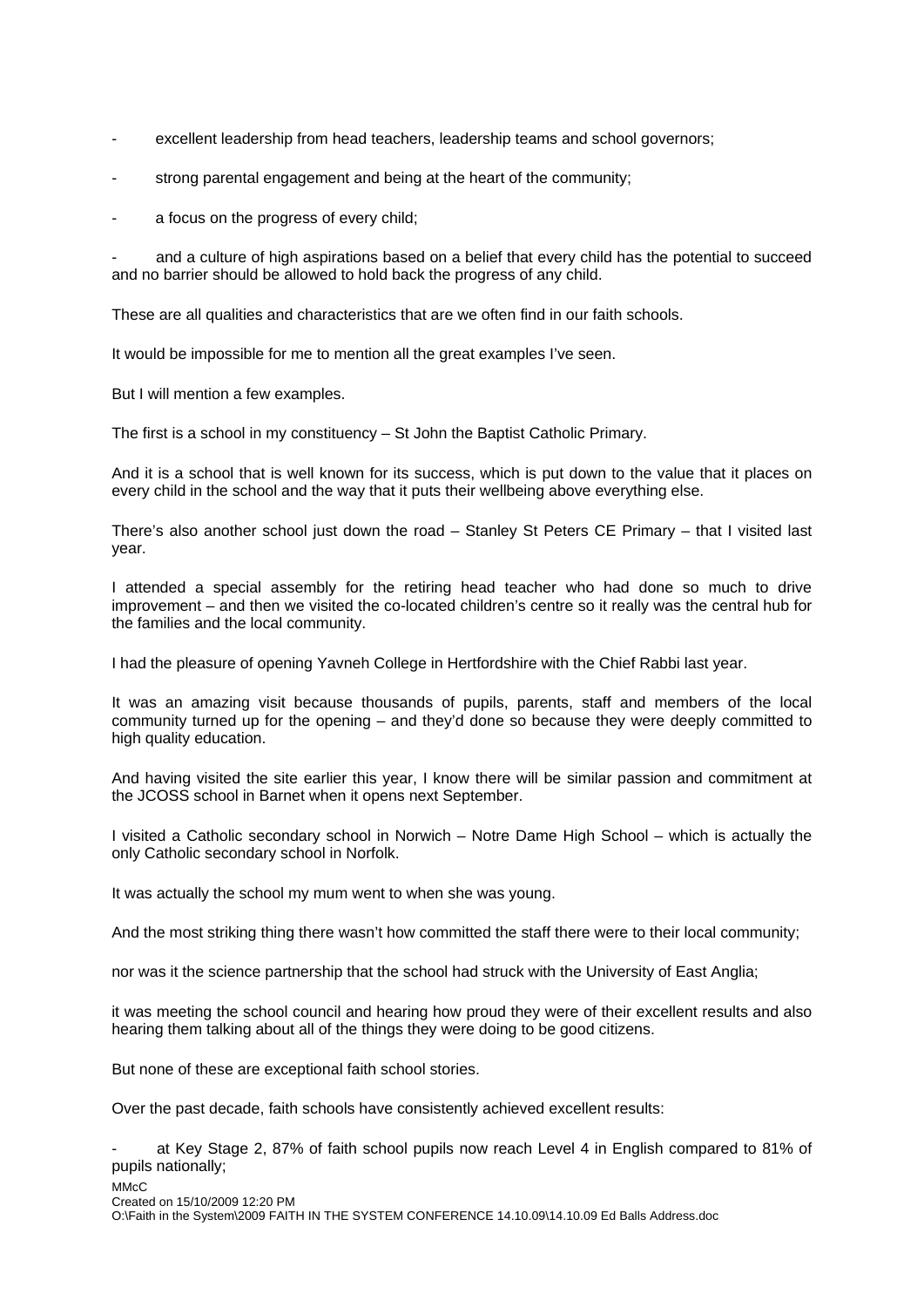almost 10% more pupils in faith schools now achieve five good GCSEs including English and maths compared to the national average – that's 58% of faith school pupils compared to 48% nationally;

and the rate of improvement has been faster in faith schools.

And what we want to do now is take the lessons that you've learnt and the things that you know have made a difference and spread them much more widely across the whole state school system.

But despite all of your achievements, I've seen too that some sections do still criticise the faith school system and talk about it being "broken".

I say to them that the vibrancy, dynamism and success of schools with a religious character has never been stronger.

And that's really why we wanted to work with you two years ago to publish the Faith in the System document and why we're here again today.

Ensuring that there are schools that meet the needs of the local area is ultimately – and rightly in my view – a decision for local communities.

But it isn't a question of yes or no in my mind.

As I said when we published Faith in the System two years ago, I fully support and am committed to the role of faith schools in our education system.

After all, we are talking about almost a third of our schools – because there are just under 6,800 maintained faith schools in our country:

serving a wide range of different faiths and denominations – indeed many faith schools have pupils from just as wide a range of faiths as any other school;

- providing for the needs of their local community;
- and offering diversity and choice to parents.

And we are also talking about many faiths whose historic commitment to education – in particular for the poorest and most disadvantaged – dates back far longer than the state education system itself.

I said two years ago that there were three areas where I wanted us to work together:

on continuing to ensure that all state schools admit pupils on a fair basis – including all those who use faith-based criteria;

on ensuring that all schools including faith schools promote community cohesion;

and on developing stronger partnerships across the whole schools system  $-$  including faith schools and non-faith schools in both the maintained and independent sectors.

And I want to say a few words about the progress that we've made in each of these areas.

So first, on fair admissions.

I was really pleased that we were able to publish a new School Admissions Code last February that that underlines our commitment to all schools preserving their own ethos;

MMcC

Created on 15/10/2009 12:20 PM O:\Faith in the System\2009 FAITH IN THE SYSTEM CONFERENCE 14.10.09\14.10.09 Ed Balls Address.doc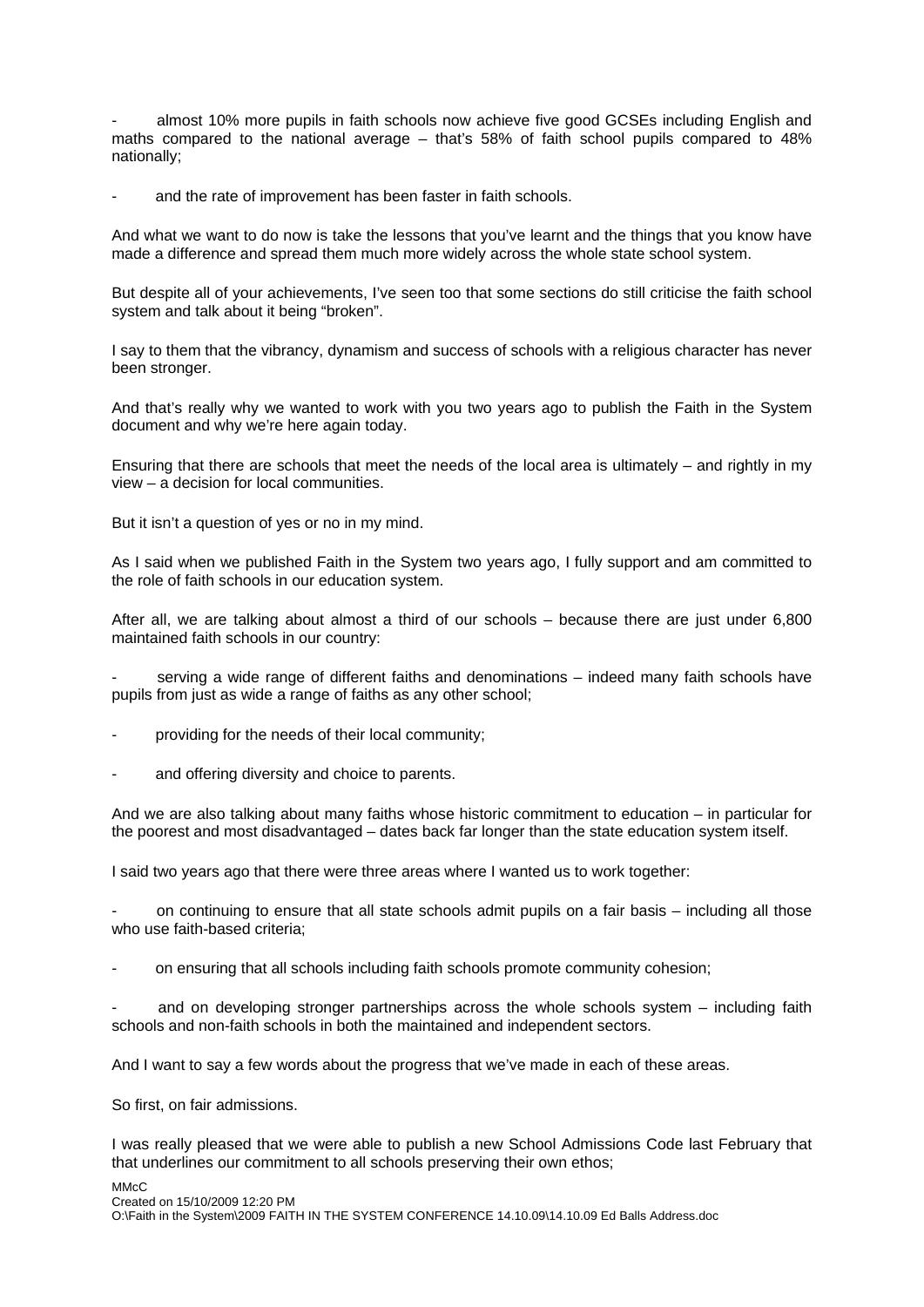but also sets out that the system must be fair and independently monitored.

I hope you will all agree that it was a big step forward.

And I also hope you will agree that strengthening the role of governing bodies and extending the powers of the Schools Adjudicator to independently monitor the system were also big steps forward.

We have only been able to do so because of your unequivocal support and encouragement.

And I'd also like to thank you all for your hard work in helping us to implement it so that parents and pupils get the clarity and consistency they need.

We now have to listen to parents – including through the new annual survey of parents views about the choice of schools on offer to them in their local areas that we announced in our Schools White Paper.

But faith schools and non-faith schools alike, I do believe that we are in a much stronger position than we were two years ago.

The second area where I believe we are in a much stronger position is on promoting community cohesion.

When we launched Faith in the System, the new duty on schools to promote community cohesion was just about to come in.

It has now formed part of Ofsted inspections for the last year.

I've seen for myself how faith schools are using their unique ethos to develop well-rounded young people who have a strong sense of community and respect for others – including those of different faiths and backgrounds.

In many ways, they are leading the way and are some of the best exemplars we have on promoting community cohesion because many faith schools are more diverse than other schools.

And the first Ofsted inspections have seen many faith schools judged to be good or outstanding on community cohesion.

My third point was about developing stronger partnership working.

As we saw in the film, there are some great examples of faith schools working in partnership with other schools.

And whether it's on sport, the curriculum, making the most of budgets or on school improvement, I do believe that partnership working is the way forward.

We have some great examples – including the Ossett Community Trust in my constituency where a secondary school and eight primary schools – including a Church of England voluntary aided primary school – are working together to drive up standards in all of the schools and allow pupils and staff to access new opportunities in music, sport and learning.

It is already the case that:

all maintained secondary schools  $-$  including faith schools  $-$  are now part of a school sport partnership in which they might be sharing PE staff, offering new opportunities for pupils by sharing sports facilities and playing competitive sports against one other;

MMcC Created on 15/10/2009 12:20 PM O:\Faith in the System\2009 FAITH IN THE SYSTEM CONFERENCE 14.10.09\14.10.09 Ed Balls Address.doc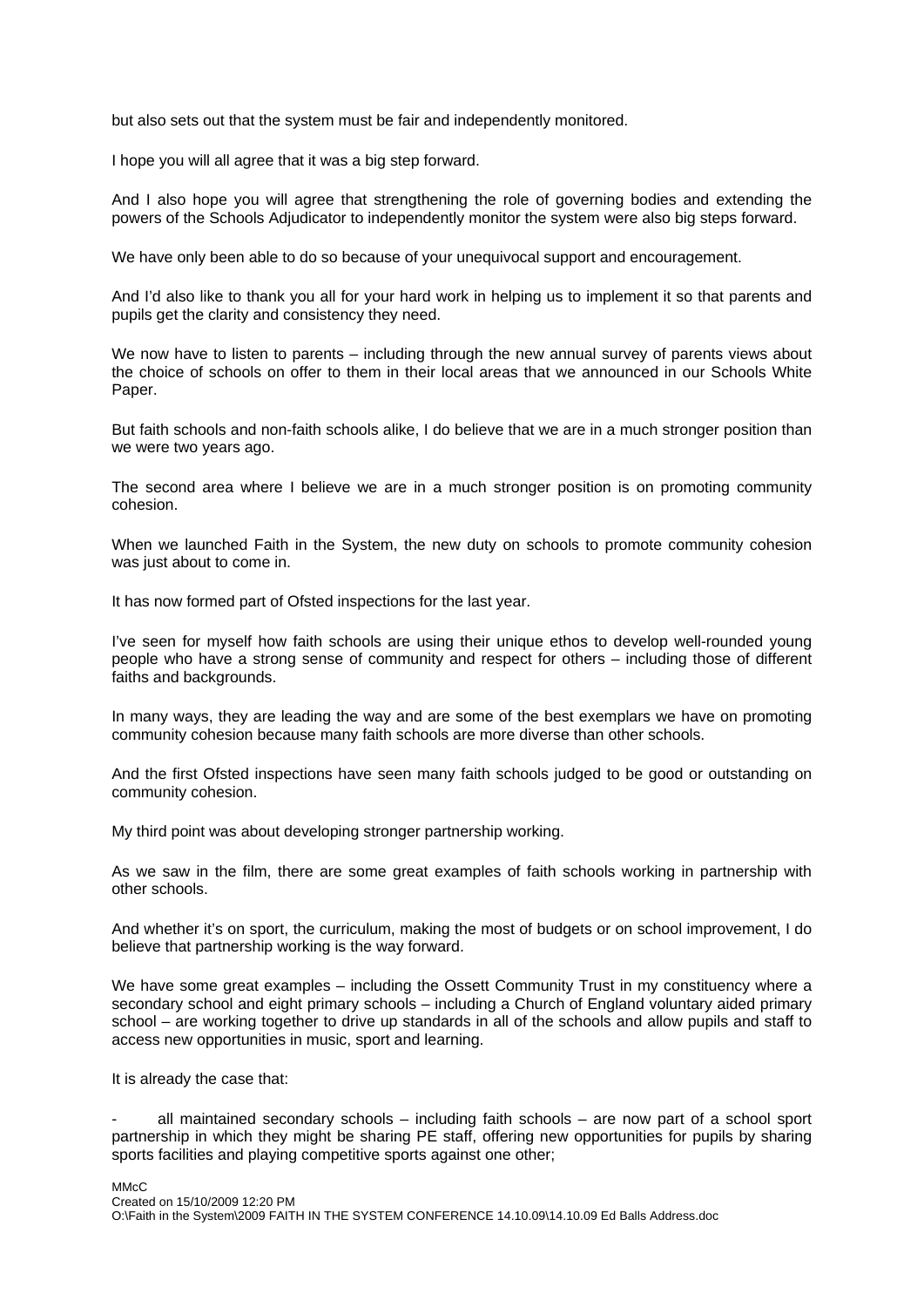98% of maintained secondary schools and Academies including faith schools are now in school partnerships to improve behaviour and tackle persistent absences;

and almost 400 faith schools are now involved in delivering our new Diplomas – that's almost a sixth of all schools involved.

We know that working with a successful school in a federation or shared trust can provide other schools with the support they need to improve.

I'm really pleased that of the 43 National Challenge Trusts that we've now announced, 7 include faith schools working to support other schools.

And I hope that more faith schools from both the maintained and independent sector will get involved and share more of the things that are working so well for them.

These partnerships are primarily about leadership but partnerships can also help promote community cohesion.

Almost 70 faith schools – including 3 independent faith schools – are already registered on our national Schools Linking Network.

And I know there are many more examples of successful linking projects around the country between inner-city and rural schools or between schools of different faiths where pupils' horizons are being broadened as they learn about each other.

You'll be hearing more about how some schools have successfully done so later today.

And I want to see more linking projects as part of our commitment to Faith in the System.

So I can announce today that we are giving an extra £50k to the Schools Linking Network to work with the Three Faiths Forum specifically to support more linking projects involving different faith schools from both the maintained and independent sectors.

I hope you will encourage your schools to get involved and be part of linking projects.

Because I do believe that if schools can find the right way for them to work together and we can give them the support they need, they can achieve more than they can on their own and support the progress of all children in young people in their communities.

And in return, I will make sure you get the support you need.

I do place enormous value on the diversity we have in the system.

And I do believe that voluntary aided schools have an important role to play alongside Academies – including faith Academies – and trusts.

So I am committed to ensuring that they remain part of our education system.

We must also make sure you get the support you need from other services.

We've introduced new legislation following our consultation to strengthen Children's Trusts in every area.

I am clear that just as faith schools will have a duty to be a part of them, Children's Trust Boards will also have a duty to consult all local partners including faith schools.

MMcC

Created on 15/10/2009 12:20 PM O:\Faith in the System\2009 FAITH IN THE SYSTEM CONFERENCE 14.10.09\14.10.09 Ed Balls Address.doc